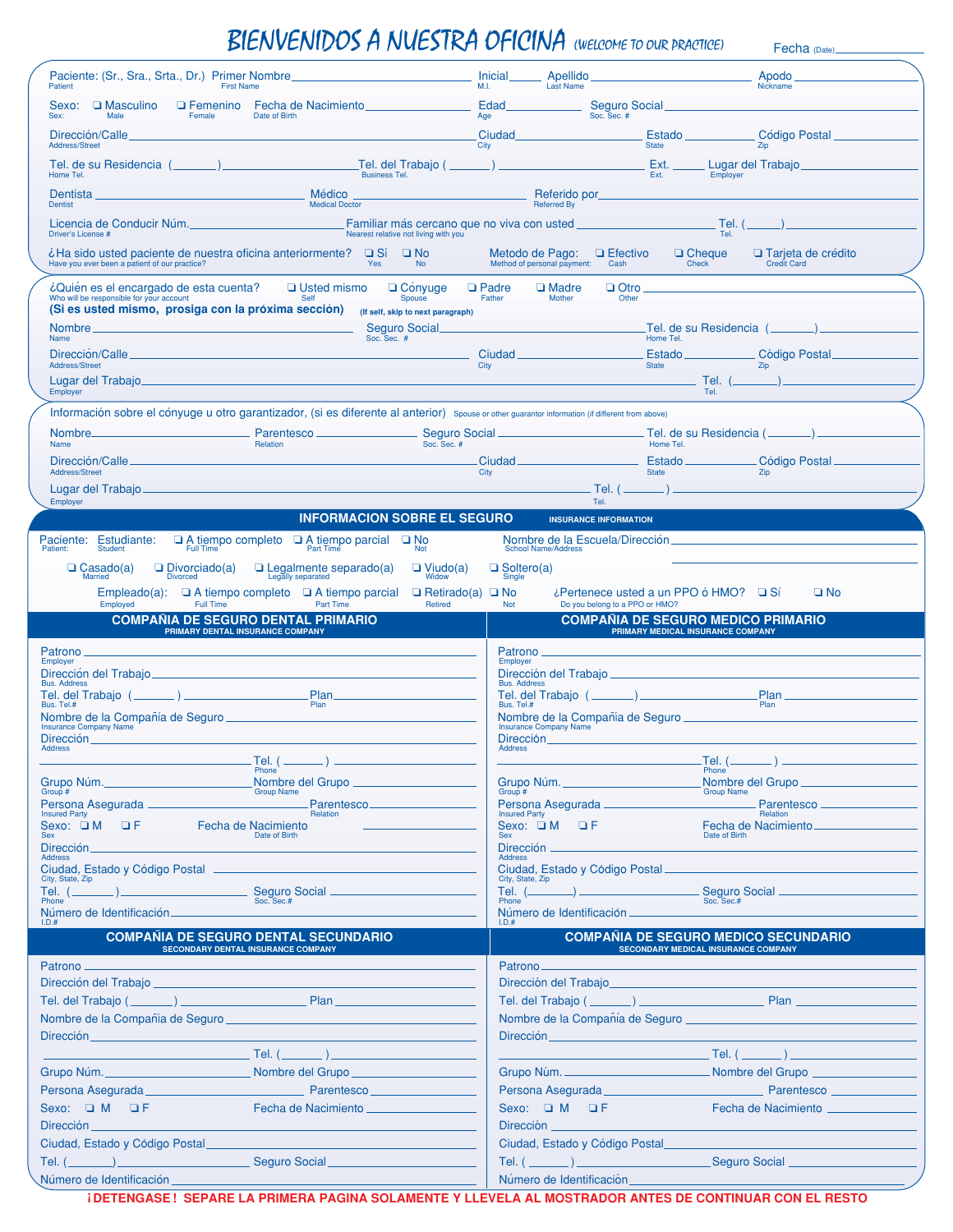## HISTORIAL DE SU SALUD (HEALTH HISTORY)

|                                                                                                                                                                                                                    | A NUESTROS PACIENTES: Aunque los cirujanos dentales tratan el área dentro y alrededor de su boca, la boca es parte del cuerpo. Los problemas de salud que usted pueda tener<br>o las medicinas que usted pueda estar tomando, podrían afectar el tratamiento y cuidado que usted va a recibir. Le agradeceremos que conteste las siguientes preguntas. Sus<br>respuestas son estrictamente confidenciales y se mantendrán en nuestros archivos.<br>To our patients: Although oral surgeons primarily treat the area in and around your mouth, your mouth is a part of your entire body. Health problems that you may have or medication that you may be taking, could have an imp |            |           |                            |      |                                                                                                                                                                           |                       |            |           |                |
|--------------------------------------------------------------------------------------------------------------------------------------------------------------------------------------------------------------------|-----------------------------------------------------------------------------------------------------------------------------------------------------------------------------------------------------------------------------------------------------------------------------------------------------------------------------------------------------------------------------------------------------------------------------------------------------------------------------------------------------------------------------------------------------------------------------------------------------------------------------------------------------------------------------------|------------|-----------|----------------------------|------|---------------------------------------------------------------------------------------------------------------------------------------------------------------------------|-----------------------|------------|-----------|----------------|
| the care that you will be receiving. Thank you for answering the following questions. Your answers are for our records only and will be considered confidential.<br>Razon para la visita de hoy a nuestra oficina: |                                                                                                                                                                                                                                                                                                                                                                                                                                                                                                                                                                                                                                                                                   |            |           |                            |      |                                                                                                                                                                           |                       |            |           |                |
|                                                                                                                                                                                                                    | Reason for today's office visit                                                                                                                                                                                                                                                                                                                                                                                                                                                                                                                                                                                                                                                   |            |           |                            |      |                                                                                                                                                                           |                       |            |           | <b>NO</b>      |
|                                                                                                                                                                                                                    | 99. <i>i</i> Se encuentra usted bien de salud?                                                                                                                                                                                                                                                                                                                                                                                                                                                                                                                                                                                                                                    |            |           | Altura                     |      | Peso                                                                                                                                                                      | <b>SI</b><br>YES<br>❏ |            |           | <b>NO</b><br>◘ |
|                                                                                                                                                                                                                    | Are you in good health?                                                                                                                                                                                                                                                                                                                                                                                                                                                                                                                                                                                                                                                           |            |           | Height                     |      | Weight                                                                                                                                                                    | □                     |            |           | ப              |
|                                                                                                                                                                                                                    | 100. $\epsilon$ Ha ocurrido algún cambio en su estado de salud en el pasado año?<br>Have there been any changes in your general health in the past year?                                                                                                                                                                                                                                                                                                                                                                                                                                                                                                                          |            |           |                            |      | ❏                                                                                                                                                                         |                       |            |           |                |
|                                                                                                                                                                                                                    | Fecha de la última visita al doctor:<br>101. Leta visto al médico recientemente?<br>Are you under the care of a physician?<br>Date of last visit<br>De ser así, ¿para qué condición o enfermedad está recibiendo tratamiento médico?<br>If so, for what are you being treated?                                                                                                                                                                                                                                                                                                                                                                                                    |            |           |                            |      |                                                                                                                                                                           |                       |            |           | ❏              |
|                                                                                                                                                                                                                    | 102. La tenido usted alguna enfermedad, operación u hospitalización en los pasados cinco años?                                                                                                                                                                                                                                                                                                                                                                                                                                                                                                                                                                                    |            |           |                            |      |                                                                                                                                                                           |                       |            |           | ❏              |
|                                                                                                                                                                                                                    | Have you had any illness, operation or been hospitalized in the past five years?<br>103. ¿Tiene usted alguna herida que no se ha curado o áreas inflamadas, tumores o llagas dentro o alrededor de la boca?                                                                                                                                                                                                                                                                                                                                                                                                                                                                       |            |           |                            |      |                                                                                                                                                                           | ◘                     |            |           | ◘              |
|                                                                                                                                                                                                                    | Do you have unhealed injuries or inflamed areas, growths or sore spots in or around the mouth?<br>De ser asi, indique donde.<br>If so describe where.                                                                                                                                                                                                                                                                                                                                                                                                                                                                                                                             |            |           |                            |      |                                                                                                                                                                           |                       |            |           |                |
|                                                                                                                                                                                                                    | 104. ¿Tiene usted un implante o protesis?.<br>Do you have a prosthetic joint / implant?<br>If so, describe where.                                                                                                                                                                                                                                                                                                                                                                                                                                                                                                                                                                 |            |           | De ser así, indique donde. |      |                                                                                                                                                                           | ❏                     |            |           | ❏              |
|                                                                                                                                                                                                                    | 105. ¿Le han reemplazado alguna de las válvulas del corazón o se le ha hecho un injerto vascular?.<br>Have you had a heart valve replacement or vascular graft?                                                                                                                                                                                                                                                                                                                                                                                                                                                                                                                   |            |           |                            |      |                                                                                                                                                                           | ◘                     |            |           | ❏              |
|                                                                                                                                                                                                                    | <b>¿HA TENIDO O TIENE USTED ACTUALMENTE</b>                                                                                                                                                                                                                                                                                                                                                                                                                                                                                                                                                                                                                                       | <b>SI</b>  | <b>NO</b> | <b>NOTAS</b>               |      | L'AA TENIDO O TIENE USTED ACTUALMENTE                                                                                                                                     |                       | SI         | <b>NO</b> | <b>NOTAS</b>   |
| 106.                                                                                                                                                                                                               | HAVE YOU HAD OR DO YOU CURRENTLY HAVE<br>¿Fiebre reumática?                                                                                                                                                                                                                                                                                                                                                                                                                                                                                                                                                                                                                       | <b>YES</b> | <b>NO</b> | <b>NOTES</b>               | 132. | HAVE YOU HAD OR DO YOU CURRENTLY HAVE<br>¿Derrame cerebral?                                                                                                               |                       | <b>YES</b> | <b>NO</b> | <b>NOTES</b>   |
| 107.                                                                                                                                                                                                               | <b>Rheumatic fever?</b><br>¿Válvulas del corazón dañadas/                                                                                                                                                                                                                                                                                                                                                                                                                                                                                                                                                                                                                         |            |           |                            | 133. | Stroke?<br>¿Problemas con la tiroide?                                                                                                                                     |                       |            |           |                |
| 108.                                                                                                                                                                                                               | válvula mitral prolapsada?<br>Damaged heart valves/mitral valve prolapse?<br>¿Soplo del corazon?                                                                                                                                                                                                                                                                                                                                                                                                                                                                                                                                                                                  |            |           |                            | 134. | Thyroid trouble?<br>¿Diabetes?                                                                                                                                            |                       |            |           |                |
| 109.                                                                                                                                                                                                               | Heart murmur?<br>¿Alta presión?                                                                                                                                                                                                                                                                                                                                                                                                                                                                                                                                                                                                                                                   |            |           |                            | 135. | Diabetes?<br>¿Glucosa baja?                                                                                                                                               |                       |            |           |                |
| 110.                                                                                                                                                                                                               | High blood pressure?<br>¿Baja presión?                                                                                                                                                                                                                                                                                                                                                                                                                                                                                                                                                                                                                                            |            |           |                            | 136. | Low blood sugar?<br>¿Problemas con los riñones?                                                                                                                           |                       |            |           |                |
| 111.                                                                                                                                                                                                               | Low blood pressure?                                                                                                                                                                                                                                                                                                                                                                                                                                                                                                                                                                                                                                                               |            |           |                            | 137. | Kidney trouble?<br>¿Está recibiendo diálisis?                                                                                                                             |                       |            |           |                |
|                                                                                                                                                                                                                    | ¿Dolor en el pecho / angina?<br>Chest pain, angina?                                                                                                                                                                                                                                                                                                                                                                                                                                                                                                                                                                                                                               |            |           |                            |      | Are you on dialysis?<br>¿Tobillos hinchados, artritis o enfermedad                                                                                                        |                       |            |           |                |
| 112.                                                                                                                                                                                                               | ¿Ataque(s) al corazón?<br>Heart attack(s)?                                                                                                                                                                                                                                                                                                                                                                                                                                                                                                                                                                                                                                        |            |           |                            | 138. | de las coyunturas?<br>Swollen ankles, arthritis or joint disease?                                                                                                         |                       |            |           |                |
| 113.                                                                                                                                                                                                               | ¿Latidos del corazón irregulares?<br>Irregular heart beat?                                                                                                                                                                                                                                                                                                                                                                                                                                                                                                                                                                                                                        |            |           |                            | 139. | ¿Ulceras en el estomago?<br>Stomach ulcers?                                                                                                                               |                       |            |           |                |
| 114.                                                                                                                                                                                                               | ¿Marcapasos en el corazón?<br>Cardiac pacemaker?                                                                                                                                                                                                                                                                                                                                                                                                                                                                                                                                                                                                                                  |            |           |                            | 140. | ¿Enfermedades contagiosas?<br>Contagious diseases?                                                                                                                        |                       |            |           |                |
| 115.                                                                                                                                                                                                               | ¿Cirugía (operación) del corazón?<br>Heart surgery?                                                                                                                                                                                                                                                                                                                                                                                                                                                                                                                                                                                                                               |            |           |                            | 141. | ¿Enfermedades venéreas?<br>Sexually transmitted diseases?                                                                                                                 |                       |            |           |                |
| 116.                                                                                                                                                                                                               | ¿Bronquitis o tos crónica?<br>Bronchitis, chronic cough?                                                                                                                                                                                                                                                                                                                                                                                                                                                                                                                                                                                                                          |            |           |                            | 142. | ¿Problemas con su sistema de inmunidad?<br>Problems with the immune system?                                                                                               |                       |            |           |                |
| 117.                                                                                                                                                                                                               | ¿Asma?<br>Asthma?                                                                                                                                                                                                                                                                                                                                                                                                                                                                                                                                                                                                                                                                 |            |           |                            | 143. | ¿Cicatrizar o sanar lentamente?<br>Delay in healing?                                                                                                                      |                       |            |           |                |
| 118.                                                                                                                                                                                                               | ¿Fiebre del heno o sinusitis?<br>Hay fever / sinus problems?                                                                                                                                                                                                                                                                                                                                                                                                                                                                                                                                                                                                                      |            |           |                            | 144. | ¿Un tumor?<br>A tumor or growth?                                                                                                                                          |                       |            |           |                |
| 119.                                                                                                                                                                                                               | ¿Tuberculosis?<br>Tuberculosis?                                                                                                                                                                                                                                                                                                                                                                                                                                                                                                                                                                                                                                                   |            |           |                            | 145. | ¿Radioterapia / quimoterapia?<br>X-Ray treatment / chemotherapy?                                                                                                          |                       |            |           |                |
| 120.                                                                                                                                                                                                               | ¿Enfisema?<br>Emphysema?                                                                                                                                                                                                                                                                                                                                                                                                                                                                                                                                                                                                                                                          |            |           |                            | 146. | ¿Fatiga crónica / sudores por las noches?<br>Chronic fatigue / night sweats?                                                                                              |                       |            |           |                |
| 121.                                                                                                                                                                                                               | ¿Dificultad al respirar / otros problemas<br>pulmonares?<br>Difficult breathing / other lung trouble?                                                                                                                                                                                                                                                                                                                                                                                                                                                                                                                                                                             |            |           |                            | 147. | ¿Está usted a dieta?<br>Are you on a diet?                                                                                                                                |                       |            |           |                |
| 122.                                                                                                                                                                                                               | ¿Usted fuma?<br>Do you smoke?                                                                                                                                                                                                                                                                                                                                                                                                                                                                                                                                                                                                                                                     |            |           |                            | 148. | ¿Ha sido adicto a las drogas?<br>A history of drug abuse?                                                                                                                 |                       |            |           |                |
| 123.                                                                                                                                                                                                               | ¿Transfusiones de sangre?<br><b>Blood transfusion?</b>                                                                                                                                                                                                                                                                                                                                                                                                                                                                                                                                                                                                                            |            |           |                            | 149. | ¿Ha sido alcohólico?<br>A history of alcohol abuse?                                                                                                                       |                       |            |           |                |
| 124.                                                                                                                                                                                                               | ¿Enfermedad de la sangre como la anemia?<br>Blood disorder such as anemia?                                                                                                                                                                                                                                                                                                                                                                                                                                                                                                                                                                                                        |            |           |                            | 150. | ¿Lentes de contacto?<br>Contact lenses?                                                                                                                                   |                       |            |           |                |
| 125.                                                                                                                                                                                                               | Le aparecen cardenales fácilmente?<br>Bruise easily?                                                                                                                                                                                                                                                                                                                                                                                                                                                                                                                                                                                                                              |            |           |                            | 151. | ¿Enfermedades del ojo / glaucoma?<br>Eye disease / glaucoma?                                                                                                              |                       |            |           |                |
| 126.                                                                                                                                                                                                               | ¿Tendencia a sangrar - de manera anormal?<br>Bleeding tendency - abnormal bleeding?                                                                                                                                                                                                                                                                                                                                                                                                                                                                                                                                                                                               |            |           |                            | 152. | ¿Problemas de salud mental?<br>Mental health problems?                                                                                                                    |                       |            |           |                |
| 127.                                                                                                                                                                                                               | ¿lctericia, hepatitis o enfermedad del hígado?<br>Jaundice, hepatitis or liver disease?                                                                                                                                                                                                                                                                                                                                                                                                                                                                                                                                                                                           |            |           |                            | 153. | ¿Un aparato dental removible?<br>A removable dental appliance?                                                                                                            |                       |            |           |                |
| 128.                                                                                                                                                                                                               | ¿Mononucleosis infecciosa?<br>Infectious mononucleosis?                                                                                                                                                                                                                                                                                                                                                                                                                                                                                                                                                                                                                           |            |           |                            | 154. | ¿Que las mandíbulas duelan o<br>se encajen al comer?<br>Pain and clicking of jaws when eating?                                                                            |                       |            |           |                |
| 129.                                                                                                                                                                                                               | ¿Problemas de la vesícula?<br>Gallbladder trouble?                                                                                                                                                                                                                                                                                                                                                                                                                                                                                                                                                                                                                                |            |           |                            | 155. | ¿Hipertermia maligna?<br>Malignant hyperthermia?                                                                                                                          |                       |            |           |                |
| 130.                                                                                                                                                                                                               | ¿Desmayos?<br>Fainting spells?                                                                                                                                                                                                                                                                                                                                                                                                                                                                                                                                                                                                                                                    |            |           |                            | 156. | EN CASO DE QUE VAYA A HACERSE UNA<br>OPERACIÓN HOY, ¿ha comido o bebido algo<br>durante las últimas ocho horas?<br>IF YOU ARE HAVING SURGERY TODAY, have you had anything |                       |            |           |                |
| 131.                                                                                                                                                                                                               | ¿Convulsiones o epilepsia?<br>Convulsions, epilepsy?                                                                                                                                                                                                                                                                                                                                                                                                                                                                                                                                                                                                                              |            |           |                            | 157. | to eat or drink in the last 8 hours?<br>¿Quién le va a llevar a su casa hoy?<br>Who is driving you home?                                                                  |                       |            |           |                |